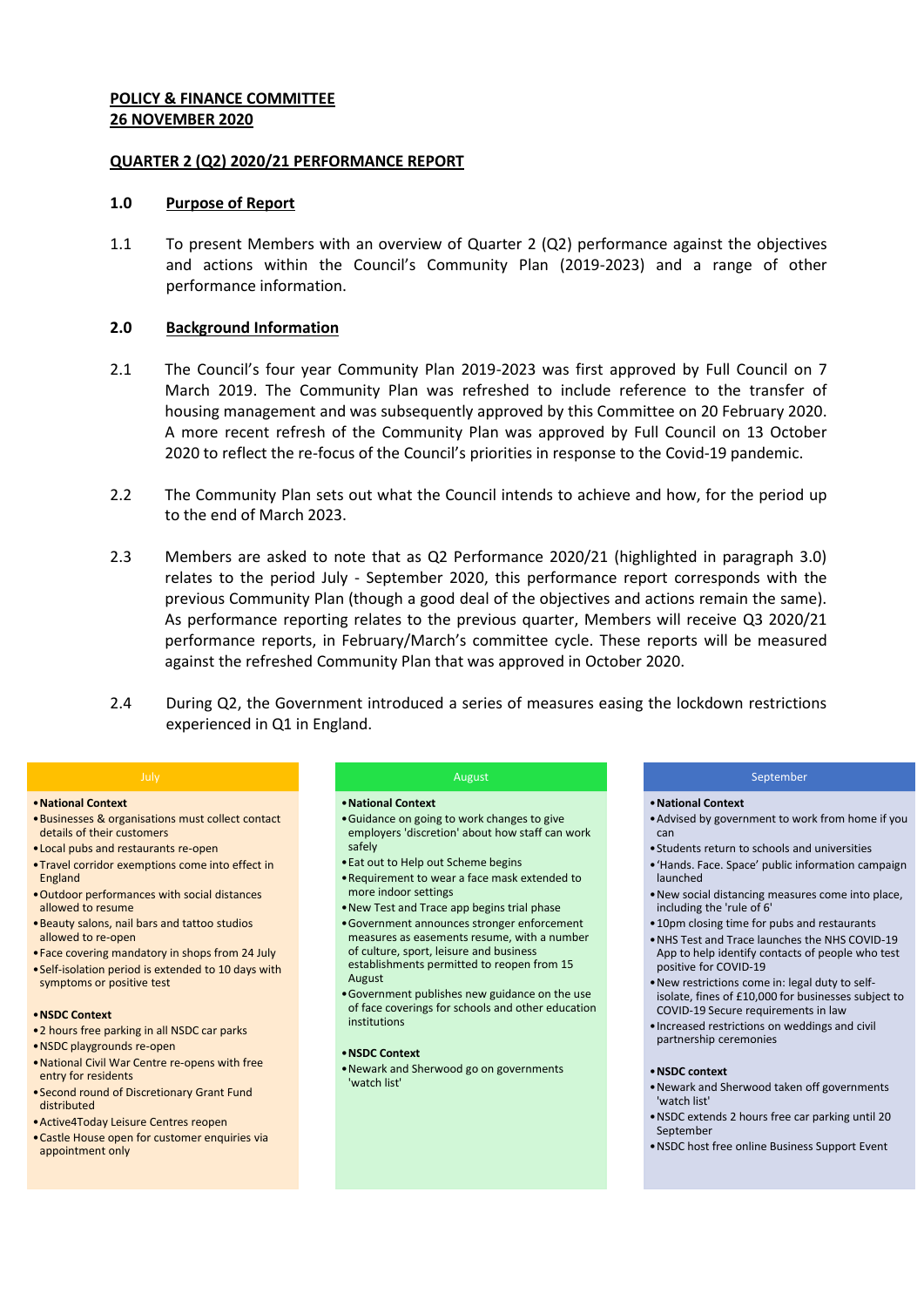# **3.0 Q2 2020/21 Progress against objectives and actions within the Community Plan**

#### 3.1 *Table 1: Q2 2020/21Progress against objectives and actions within Community Plan*

#### **Objective 1: Improve the cleanliness and appearance of the local environment**

- We have recruited 3 new Street Scene Officers who will work on a 7 day rota basis to cover the area's litter hotspots.
- There has been an increase in fly tipping and neighbourhood offences due to waste disposal restrictions associated with Covid-19. The team are focused on reducing this and as such continue to negotiate with the County Council to progress extended access to Household waste sites for trade vehicles, which will provide a viable route for small businesses to legally dispose of small amounts of waste without being charged the usual 1 tonne minimum fee. This should significantly reduce fly tipping within the area as it is developed.
- The visibility of the environmental offer has increased through promotion and advertising and previous days of action and activities to address illegal waste carriers. There have been installations of CCTV cameras and signage in fly tipping hot spots throughout the district, demonstrating that the actions assigned are showing good progress towards achieving the expected outcome in 2023.
- Under-performance against the 24 hour target to remove racist or offensive graffiti is attributed to an individual case which included a lengthy police investigation into graffiti tags. Therefore the time to remove racist or offensive graffiti for Q2 was 205.4 hours. This specific incident was a prolific graffiti artist, who was caught and then was compelled to undertake volunteer works with the council as part of reparation. This had excellent local media coverage and this type of high profile conviction can serve as a deterrent to others.

# **Objective 2 : Reduce crime and anti-social behaviour, and increase feelings of safety in our communities**

- Training of community groups resumed in Q2 to enable community groups to undertake speed watch days. Council equipment including signs and speed guns are loaned to the community groups for the speed watch days. This scheme provides a proactive solution to improve the safety and quality of life for our communities.
- Balderton and Farndon have seen an increase in anti-social behaviour amongst the younger age groups during the school holiday period in Q2. The activity ranged from groups gathering in bus stops, intimidating people, wildlife cruelty, vandalism and off road biking. Therefore there has been an increase in ASB in Q2 by 75% against a target of 0%. Additional patrols from both Council staff and Police are now in place as a visible presence to reduce anti-social behaviour. This has decreased as schools have reopened.

**Objective 3 : Improve Transport Infrastructure to Reduce Congestion and Facilitate Growth** 

- Work on the A46 Newark Northern Bypass has progressed with Highways England progressing options for public consultation November/December 2020. This scheme will improve road infrastructure to support opportunities for growth in the district.
- The Newark Town Investment Plan was submitted to government on  $31^{st}$  July and included within proposals for enhancements to improvements to digital and physical connectivity.
- Technical Documents for the design of the A1 overbridge are being progressed in consultation with Highways England to support transport infrastructure and facilitate growth opportunities.
- Dialogue has continued with funding partners regarding the delivery of the Newark Southern Link Road, with Homes England being expected to progress with a formal financial package to the developer late this year which will support transport infrastructure in the district.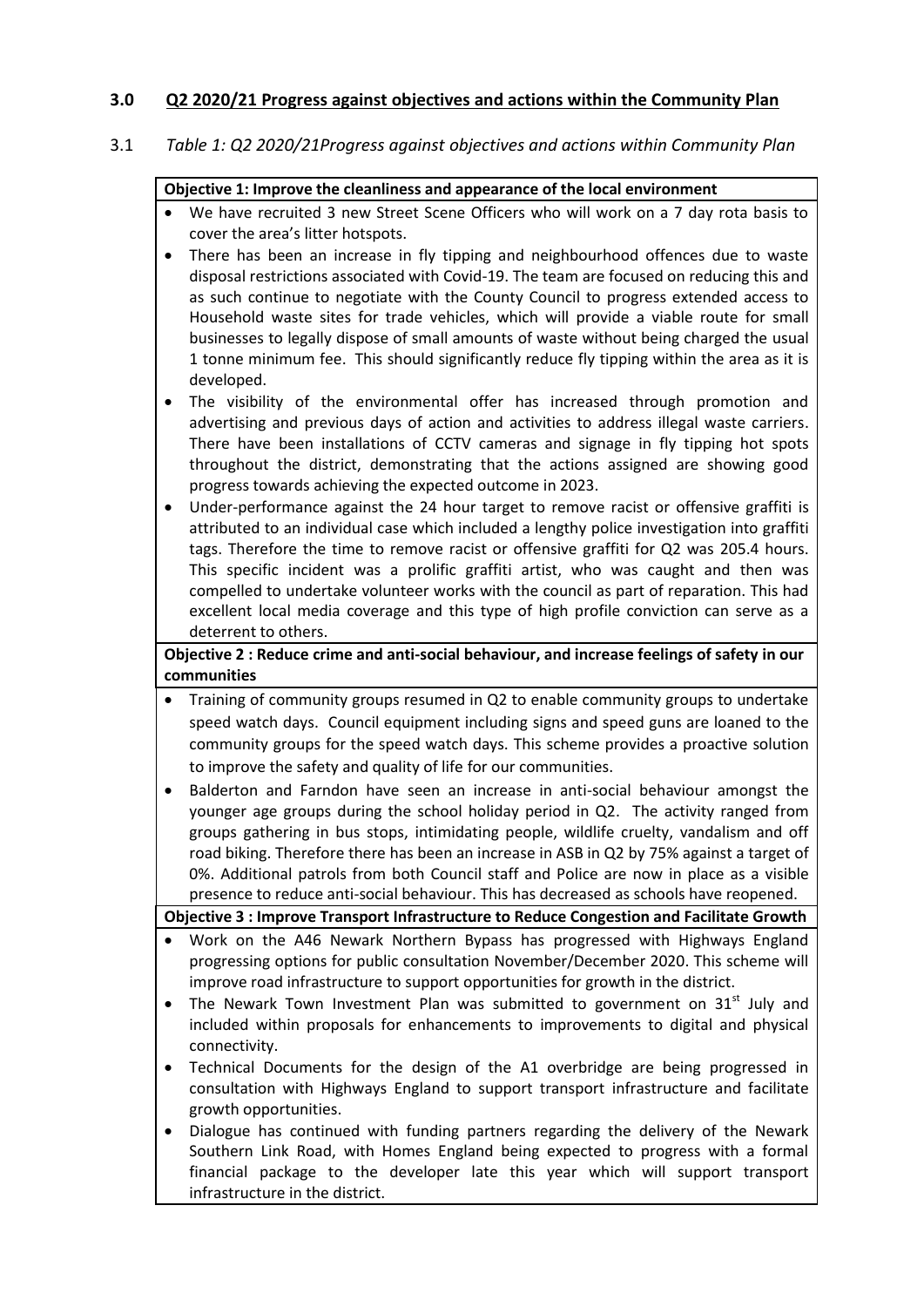Negotiations between the master developer of Thoresby Vale, Edwinstowe, Nottinghamshire County Council and Newark and Sherwood District Council have progressed with a view to securing early release of S106 contributions towards Ollerton Hall and the A614 corridor, to aid Nottinghamshire County Council in concluding the Outline Business Case for the Department for Transport as part of the £18m Major Roads Network grant.

# **Objective 4: Build more homes and provide an excellent housing management service**

- The Five Year Land Supply Statement published in Q2 details that in 19/20 552 homes were completed against a target of 454 dwellings per year. This supports the Council's strategic housing requirements.
- The Local Development Framework evidence base has progressed in Q2 with the Housing Needs Survey and work required (delayed due to furlough for consultancy support) to conclude the Gypsy and Traveller Accommodation and Needs Assessment. This will assist with planning for our communities housing needs.
- The continued successful delivery of the Council's HRA development programme means that the Council are the largest supplier of affordable (social housing being one element of affordable) new build housing within the district.
- Arkwood Developments continue to bring forward development opportunities to support a pipeline for the target of 300 homes by 2026/27. Arkwood Developments commenced works on the site at Bowbridge Road on the 26th of October (Q3), hoarding is in the process of being erected and the site access formed, completion of the show home is programmed for April 2021 and the overall site being built out over 24 months with completion in October 2022.
- Work continues on delivering year 3 of the HRA development programme including the 40 unit extra care scheme at Boughton.
- The average number of days to re-let council properties has a returned a red status in Q2 with average of 39.9 days against a target of 16 days due to a moratorium on lettings for three months due to Covid-19. Monthly performance is doing well.
- Projects have commenced around reviewing the Grounds Maintenance Service, reviewing our Empty Homes Standard and aligning customer feedback across the Council.
- A new Tenant Engagement Officer has been appointed to take forward the review of tenant participation and engagement.
- Our careline service has continued through lockdown to provide essential support to lifeline users and an essential repairs service has also continued through this quarter.
- Progress has also been made with the regeneration scheme at Yorke Drive with site investigations commencing and continued communications with residents to ensure current needs and progress is understood.
- The income team in Housing management have been providing support to tenants in financial difficulties as a result of Covid-19, making every effort to minimise the level of rent arrears incurred.
- Housing management have continued to provide our compliance services through Q2 to ensure our tenants are safe whilst adhering to safe systems of work.
- Housing management have also contacted our non-working age tenants who the service have not heard from for three months to complete a safe and well check during Q2 whilst visiting was restricted.

# **Objective 5: Increase visits to Newark and Sherwood and the use of visitor attractions by local residents**

- The restrictions during Q2 have impacted on the number of visitors to all local attractions.
- As approved at Policy & Finance's June Committee, the National Civil War Centre (NCWC) offered free entry to residents during part of Q2 (July – August). The initiative was to support the rebuilding of our local community, increase footfall to the town in a controlled manner to support the local economy and to offer cultural services which are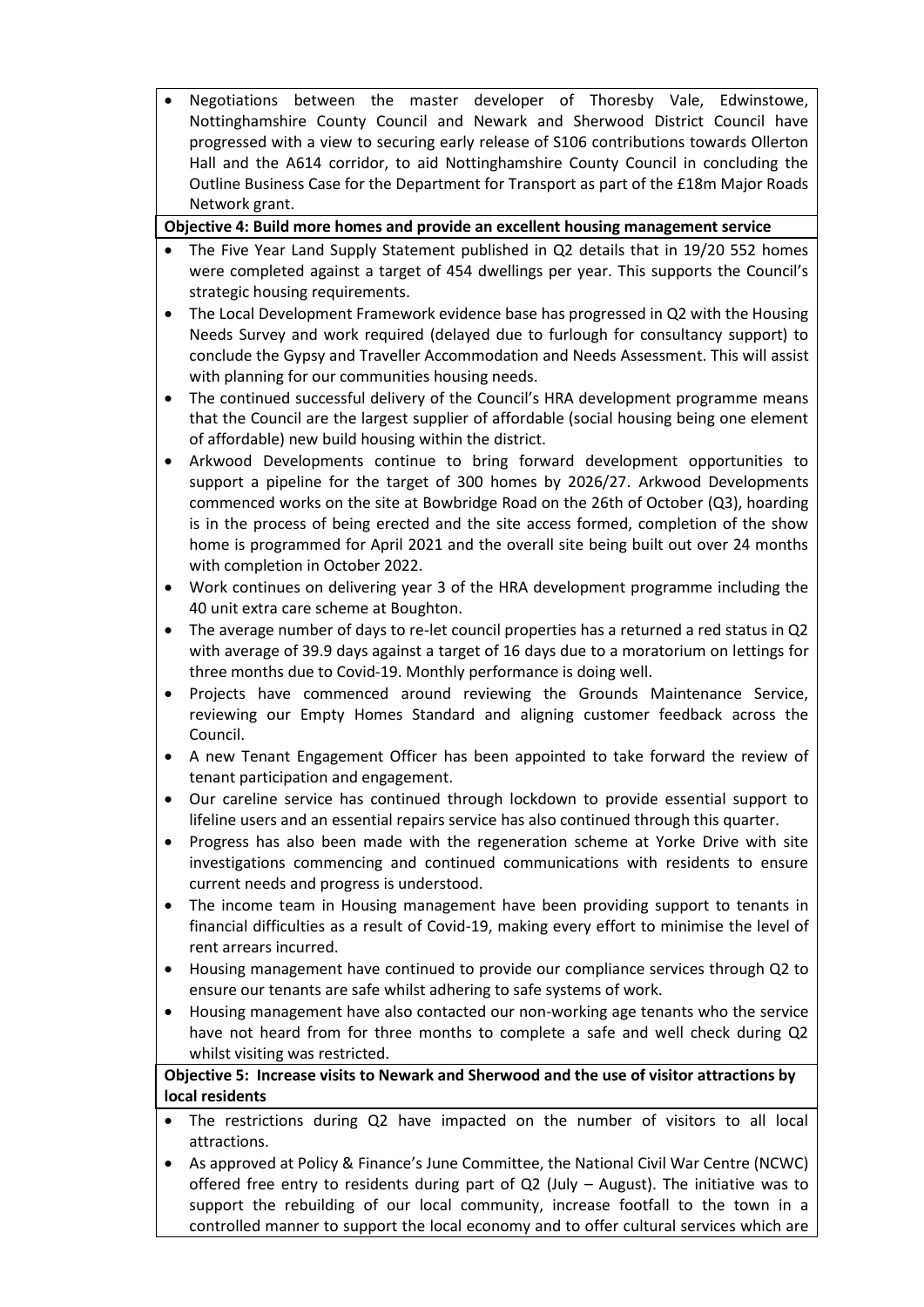proven to be of benefit in supporting residents' mental health and well-being. On a number of days through the Q2 period when the NCWC was operating free admission for residents, the NCWC reached capacity in line with covid secure measures. This demonstrates that this initiative proved popular with residents.

- Whilst NCWC was open in Q2, many of these resources developed in Q1 remained available online on the NCWC website, and are continuing to support both residents and those living further afield to explore our service online, with the aim of converting this into future footfall as visitor confidence grows.
- The Newark Castle Gardens reopened to the public on 6 July, enabling residents and visitors to enjoy a local heritage site, and to provide an open space which supports mental and physical wellbeing for residents and visitors.
- An application to the Culture Recovery Fund for £95k was submitted, which would support development of pilot events and activities to re-engage with audiences and test audience resilience. The Palace Theatre and NCWC were awarded the full £95k in Q3.
- In August, an Art Fund grant of £40,000 was received. Objectives of this funding are to develop a new blended leaning programme for schools. Schools are less able to visit the museum in the current circumstances, and this will support access and outreach for both local school visits and the national schools programme.
- The Newark Town Investment Plan has been submitted to Government for consideration which promotes a range of interventions to seek to improve and enhance local offers and resident access. An example is the Castle Gatehouse project.

**Objective 6: Protect, promote and enhance the district's natural environment** 

- The updating of the play parks and wildflower areas of both Sconce and Devon Park and Vicar Water is almost nearing completion, these will provide a natural addition to the facilities celebrating wildflowers and the insects they attract. Access to open spaces throughout the pandemic has remained important and valued.
- The refurbishment of the former toilet block at Sherwood Forest Arts and Craft Centre was completed during Q2 and has now been offered on a lease arrangement to the consortium that is delivering the 5G Connected Forest project. The focus of the 5G connected Forest will be to explore the potential for 5G applications in the preservation of forests and their environment, and in enhancing the experience of visitors to the forest and surrounding area.
- During Q2, the Council conducted a stakeholder and public consultation exercise, for the Forest Corner Masterplan to gather the views, ideas and contributions of stakeholders, residents and visitors. The masterplan is an exciting opportunity to connect people with the natural landscape and wildlife of Sherwood Forest; regain the connection between the forest and the legend of Robin Hood; and improve user facilities.
- Q2 progress for the Minor to Major (M2M) Landscape Partnership has varied. The Celebrate Sherwood workstream has been significantly impacted due to the cancelation of festivals and limitations on organising community events. Other work has been able to progress in Q2 such as the sowing of the acid grassland nurse sward at Rainworth Heath. The M2M project focusses on increasing the commitment of local people to appreciate and safeguard the heritage of Sherwood Forest and attract new and wider audiences to engage with a wider range of heritage through a programme of targeted activities.

#### **Objective 7: Enhance and Sustain Town Centres**

- Developed the High Street Diversification Fund in Q2 to support local, independent highstreet based retail/hospitality businesses with a grant of £250 (to be match funded) towards investment in e-commerce. This activity supports retailers with an online presence during periods when footfall had reduced due to Covid secure measures and government restrictions. In Q3, this fund has supported 100 businesses.
- Progressed the development of the Robin Hood Hotel. This development will provide a 66 bed hotel and 3 commercial units in a central Town Centre location and will support the visitor economy. Expected completion is in Q4.
- Archaeological assessment and other surveys were commissioned in Q2 for Stodman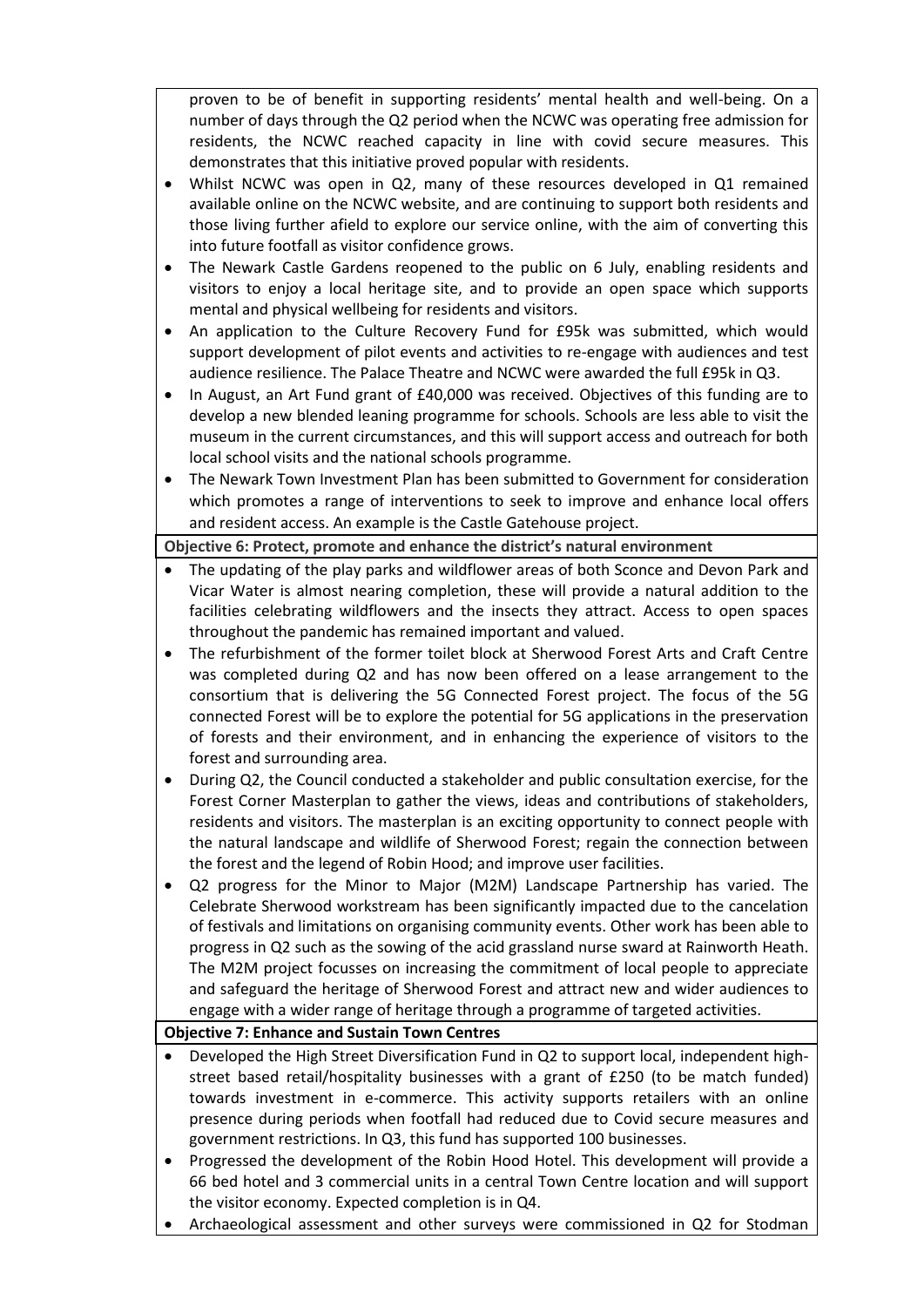Street, Newark to support the offer in the Town Centre.

- Submitted the Towns Fund bid on the 31 July which provides a comprehensive range of transformational projects to drive footfall in Newark Town Centre.
- Supported local businesses across the district with guidance and advice during the opening of the High Streets in July & August.
- Progressed with the redevelopment of Ollerton Town Centre to enhance and support the offer in the Town Centre.

# **Objective 8 : Reduce Levels of Deprivation in Target Areas and Remove Barriers to Social Mobility Across the District**

- During Q2, 3 rough sleepers were supported into safe housing as part of the national 'Everyone In' campaign, which aimed to support rough sleepers into accommodation. This initiative has provided shelter for a vulnerable group during the pandemic.
- The time taken to process Housing Benefit change in circumstances has risen to 7 days against a target of 5 days. This is due to an increase in the volume of cases within Q2 which is a direct result of the impact of Covid-19.
- The "Call B4 you serve" initiative launched during Q2 which aims to prevent and support the reduction of homelessness. The scheme offers advice and assistance to landlords in dealing with tenancy issues before it becomes necessary for a notice to be issued.
- Council tax bills for some residents have been reduced by up to £150 per claimant utilising a Government award of £810,000 to help support residents who are experiencing hardship.
- The Temporary Accommodation Project has reached the detailed design stage.

# **Objective 9: Improve the Health and Wellbeing of Local Residents, with a Particular Focus on Narrowing the Gap in Healthy Life Expectancy and Other Health Outcomes**

- There were 346 contact centre requests for Covid-19 related support during Q2.
- HART responded to this with 111 direct deliveries (food/medicines), their work also included referrals to other organisations and ad hoc additional direct tasks e.g. food drops at food bank.
- Leisure Centres re-opened in July and received a total of 106,378 visits in Q2 compared to a target of 318,750. This is understandable given the Covid-19 restrictions. Active4Today supported members back to the leisure centres with a free month membership.
- The number of energy efficient installations to support living in warm and healthy home returned a red status with only 10 installations in Q2 against a target of 30 due mostly only emergency installations cases being carried out.

**Objective 10 : Increase Participation with the Council and Within Local Communities**

- The Council's communications team have been proactive throughout, communicating often complex and difficult information in relation to the Covid response. All media platforms have been utilised, in addition to social media, website information and press releases, radio adverts, banners in high profile locations and direct video messaging have been utilised.
- 3 information videos were produced, where the leader of the Council provided additional explanation around the rapidly changing and complex Covid-19 restrictions. These had a combined total of 13,321 views across YouTube and social media. Comments were overwhelmingly positive.
- 14 Council Committee meetings were live streamed and broadcasted via Social Media, with a combined total of 1,170 views on YouTube.
- In Q2 the council developed and prepared for the first ever virtual Parish Conference (this was successfully held in Q3).

# **Objective 11 : Generate More Income, Improve Value for Money and Increase Resident's Satisfaction with the Council**

 During this period there has been an understandable significant reduction in council income.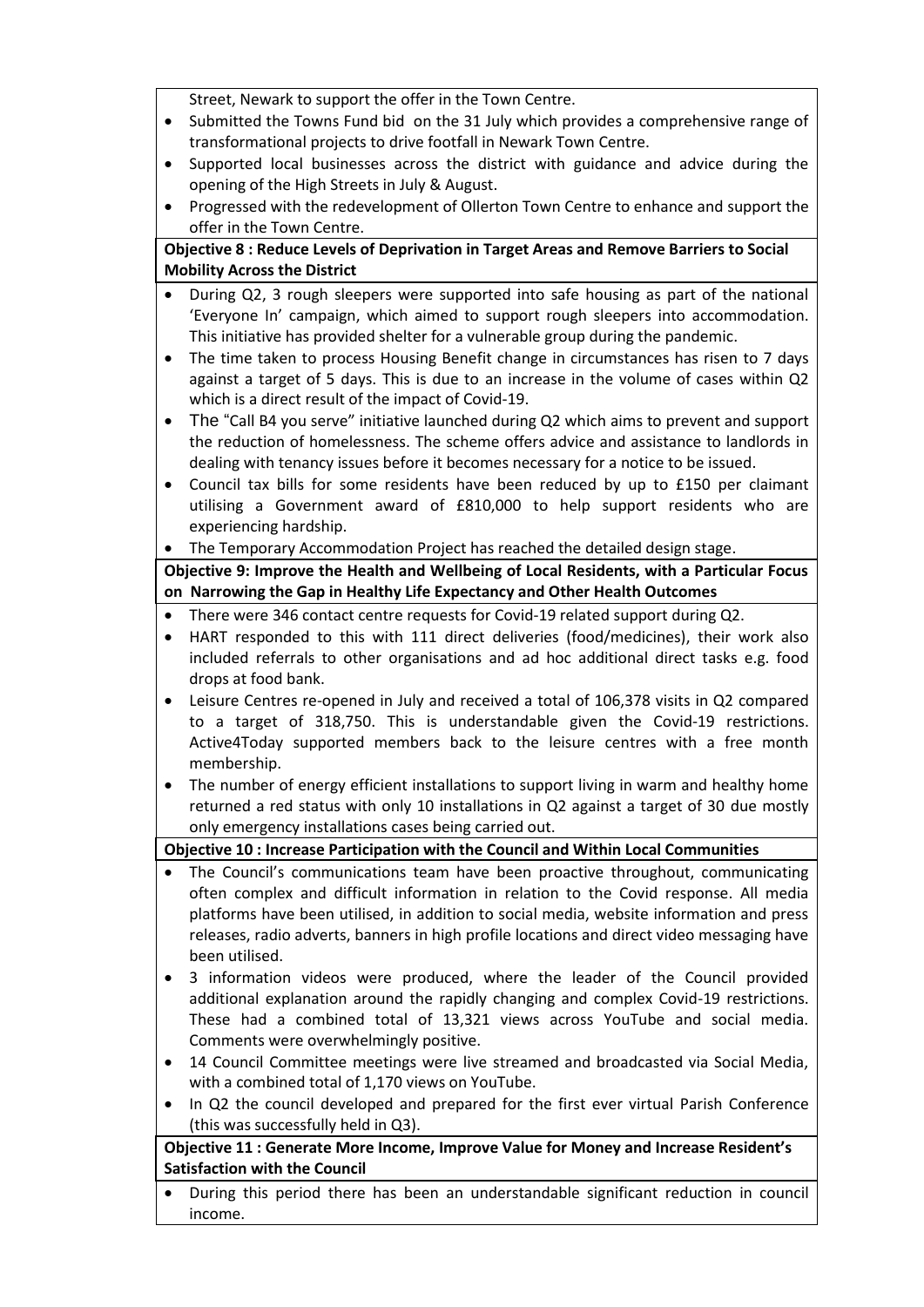- Improving access to services is progressing well with the installation of a new telephony system which is expected to be in operation by the end of Q3 with multiple channels of communication to provide easier access to services for all residents.
- A customer insight project has launched to develop a greater understanding of the needs of our residents, this will also identify areas of pressure on the organisation and enable managers to direct resources to where they are most needed. The principle aim of this project is to improve services for customers.

# **4.0 Customer Contacts and Customer Feedback**

- 4.1 During Q2, there was understandably a significant shift in the way Customers contacted the Council. This was to be expected, given our offices were closed with an appointment only service for face to face enquiries, in line with Covid-19 government guidance.
- 4.2 The volume of telephone enquiries to the Customer Contact Centre increased compared to the same period last year, whilst only marginally increased to the Customer Access Team (housing services) during this period. The nature of the Customer contact in Q2 2020/21 related to Council tax recovery recommencing following a suspension due to the uncertainty regarding Covid and changes to waste services.
- 4.3 Digital transactions made on the Council's automated payment lines have marginally increased compared to the same period last year and relate to rent and council tax payments.
- 4.4 There was an increase in the Council's interactions and engagement on social media for Q2 2020/21 which is to be expected given that the government advice relating to various aspects of Covid-19 restrictions was rapidly changing during this period and the Council were viewed as a trusted source of information. As customers are familiar with and use social media as way of accessing Council information, this has been a valuable tool for customer engagement. Table 2 provides Customer contacts by method and includes a description of the types of customer engagement with comparison for the same period last year.

| <b>Contact</b>              | 2019/20 Q2                             | 2020/21 Q2                    |
|-----------------------------|----------------------------------------|-------------------------------|
| Face to Face                | 3,513                                  | 127                           |
| enquiries<br>$\blacksquare$ | Enquiries during this period include   | Face to Face enquires         |
| Castle                      | planning, microfiche, searches,        | reduced as Castle<br>House    |
| House                       | council tax, housing benefit,          | operated on an appointment    |
|                             | homeless.                              | only basis.                   |
|                             |                                        |                               |
|                             |                                        | Enquiries during this period  |
|                             |                                        | primarily related to council  |
|                             |                                        | benefit,<br>housing<br>tax,   |
|                             |                                        | homeless                      |
| Face to Face                | 297                                    | 0                             |
| enquiries<br>$-$            | Enquiries during this period include   | Local Office closed during Q2 |
| Ollerton                    | planning, microfiche, searches etc,    | due to<br>the<br>Covid-19     |
|                             | housing<br>benefit,<br>council<br>tax, | pandemic                      |

#### *Table 2: Customer Contacts by method and types*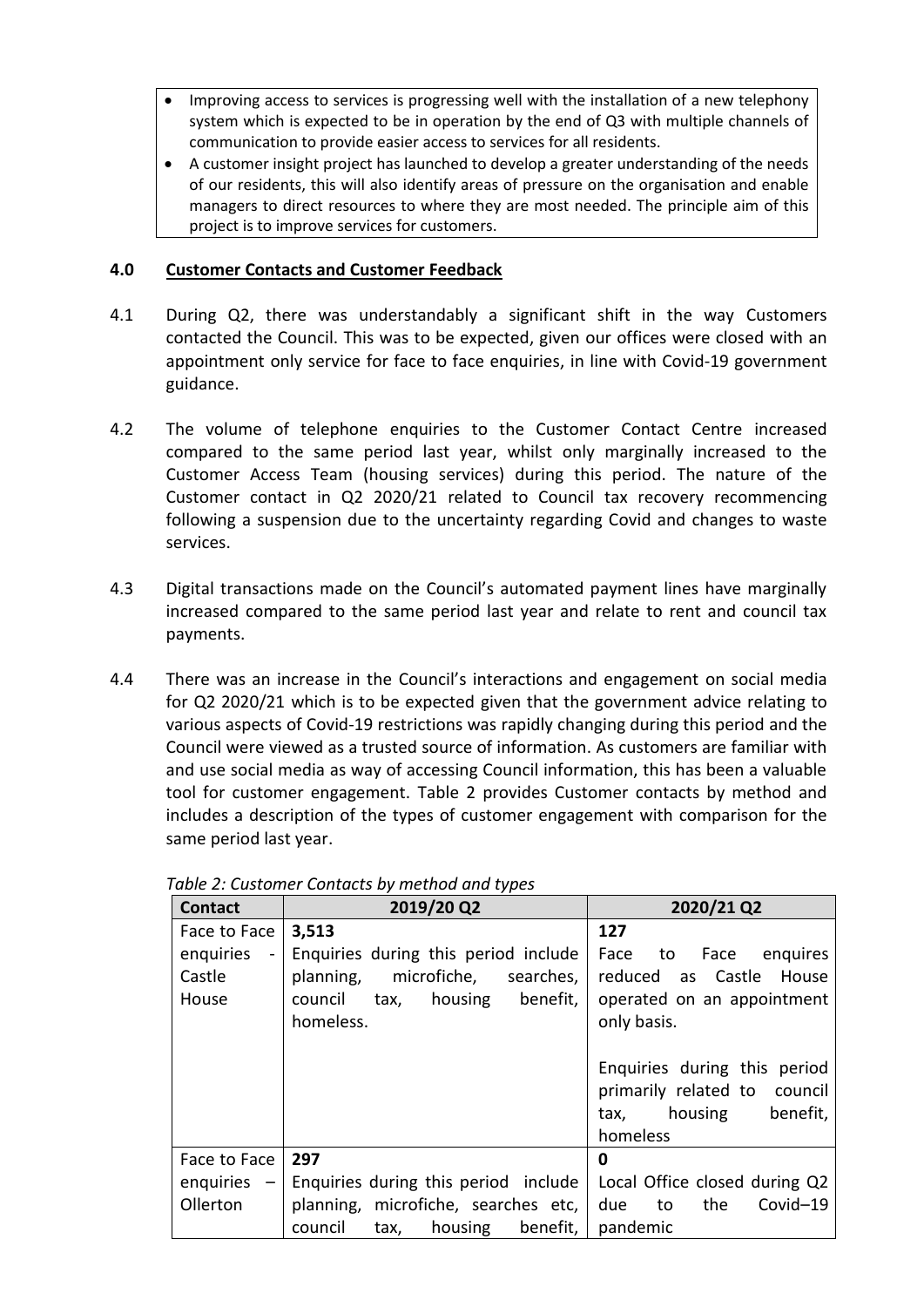| <b>Contact</b>    | 2019/20 Q2                                 | 2020/21 Q2                                                   |
|-------------------|--------------------------------------------|--------------------------------------------------------------|
|                   | homeless and housing management            |                                                              |
|                   | services in the Local Office               |                                                              |
| Face to Face      | 58                                         | 0                                                            |
| enquires          | Enquiries during this period include       | Local Office closed during Q2                                |
| Southwell         | planning, microfiche, searches etc,        | the<br>covid<br>due<br>to<br>19                              |
|                   | council<br>housing<br>benefit,<br>tax,     | pandemic                                                     |
|                   | homeless and housing management            |                                                              |
|                   | services in the Local Office               |                                                              |
| Telephone         | 23,351                                     | 28,485                                                       |
| enquiries to      | Enquiries during this period relate to     | Enquiries during this period                                 |
| Customer          | general enquires on council tax,           | related<br>Council<br>to<br>tax                              |
| <b>Services</b>   | housing benefit                            | recovery which recommenced                                   |
|                   |                                            | in Q2 following a suspension                                 |
|                   |                                            | and changes to waste services                                |
|                   |                                            | assigned<br>crews<br>e.g.<br>to                              |
|                   |                                            | different areas resulting in an                              |
|                   |                                            | missed<br>in<br><b>bin</b><br>increase                       |
|                   |                                            | collections                                                  |
| Telephone         | 17,812                                     | 17,854                                                       |
| enquiries to      | Calls to Customer Access Service           | Calls to Customer<br>Access                                  |
| Customer          | relate<br>general<br>enquiries<br>to<br>on | marginally<br>Service<br>have                                |
| Access<br>Service | housing<br>management<br>service,          | increased compared to same<br>period as last year. Enquiries |
|                   | responsive repairs                         | relate to service provision                                  |
|                   |                                            | during covid-19.                                             |
| Automated         | 6361                                       | 6562                                                         |
| payment           |                                            |                                                              |
| lines             |                                            |                                                              |
| Engagement        | Twitter:                                   | Twitter:                                                     |
| on Council's      | Tweets: 245                                | Tweets: 290                                                  |
| Twitter and       | Reach: 286,400                             | Reach: 383,000                                               |
| Facebook          |                                            |                                                              |
|                   | <b>Facebook</b>                            | <b>Facebook:</b>                                             |
|                   | Posts: 179                                 | Posts: 292                                                   |
|                   | Reach: 820,682                             | Reach: 1,228,032                                             |
|                   | Engagement: 54,632                         | Engagement: 85,533                                           |
|                   |                                            |                                                              |
|                   |                                            | Social<br>in<br>media<br>Increase                            |
|                   |                                            | interactions during this period                              |
|                   |                                            | compared to last year relating                               |
|                   |                                            | volume<br>οf<br>Covid-19<br>to                               |
|                   |                                            | messages on the Council's                                    |
|                   |                                            | social media feeds.                                          |

*NB: Reach is the total number of social media accounts who view the Council content in their social media feed.* 

Customer Feedback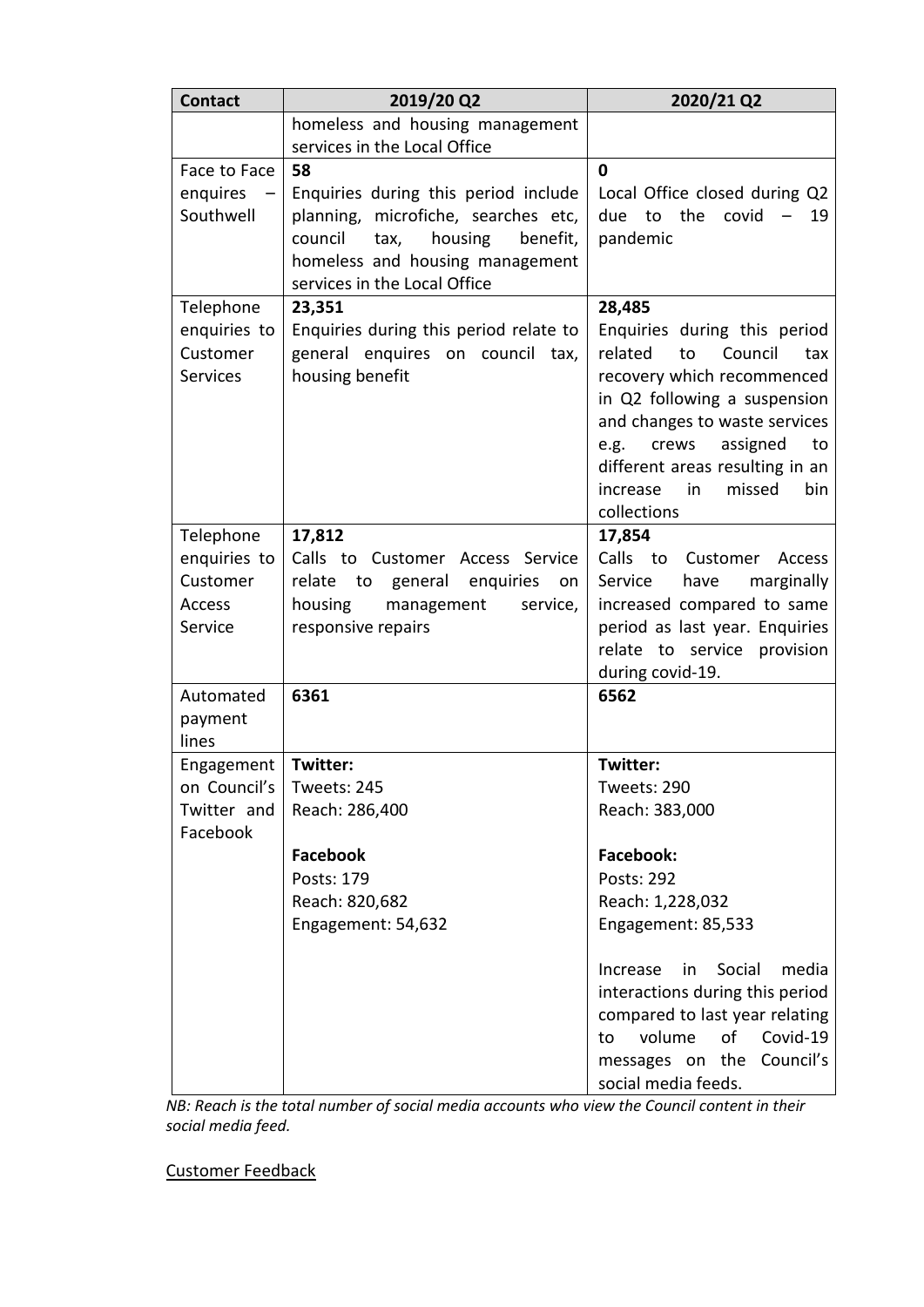- 4.5 In line with the Council's Customer Feedback Policy, complaints operate a staged process. Stage 1 complaints are reviewed and responded to by the Business Manager and Stage 2 complaints are reviewed and responded to by the relevant Senior Manager/Director for that service area. If the complaint relates to the housing management service, then an additional stage is introduced where the complaint is referred to the Tenant Panel. If the customer is not satisfied with the response then the customer has the right to refer the complaint onto the relevant Ombudsman for review. This policy is being refreshed to reflect the integration of housing management and a separate report is being brought to this Committee for consideration.
- 4.6 Performance monitoring of customer feedback is being included as part of the customer insight project which is being led by Transformation Team. This work will put in processes to identify trends relating to customer feedback received and develop insight to create service improvement.

# Stage 1 Complaints

4.7 The number of stage 1 complaints received for Q2 2020/21 was 69, compared with 38 for the same period of the previous year as shown in Table 3.

*Table 3: Complaints received in Q2 reporting period*

|         | Complaints Q2 2019/20 | Complaints Q2 2020/21 |
|---------|-----------------------|-----------------------|
| Stage 1 |                       | 69                    |

- 4.8 Whilst the direction of travel shows an increase in complaints, it is worth noting that 25 of complaints related to the housing management service and were not included in 2019/20 Q2 figures.
- 4.9 58 (79%) of complaints during Q2 related to service provision or standard and quality of service. The highest number of complaints related to housing management and waste management. It is not unusual for the highest number of complaints to be generated from front line service areas, and out of thousands of interactions and transactions that these service areas have with customers the number of complaints received represents a very small amount.
- 4.10 It is important to use customer comments to drive improvement, this can be demonstrated in improvements resulting from stage 1 complaints in Q2; for example written instructions and maps have been distributed to environmental services colleagues for hard to find properties to reduce the number of missed bins. The Council are now paying greater attention to detail in relation to customers reporting a change in circumstances and work is underway to improve the key to key process with voids and lettings which will improve the customer experience. Additional training in relation to a variety of issues is being picked up during toolbox talks with staff.

#### **5.0 Staffing**

5.1 The Council has an annual target of an average of 6 days per FTE for sickness absence (the target being 3 days at end of Q2). The outturn for sickness absence at Q2 2020/21 was 2.15 days for Q2 compared to the same period last year which averaged 3.71 days.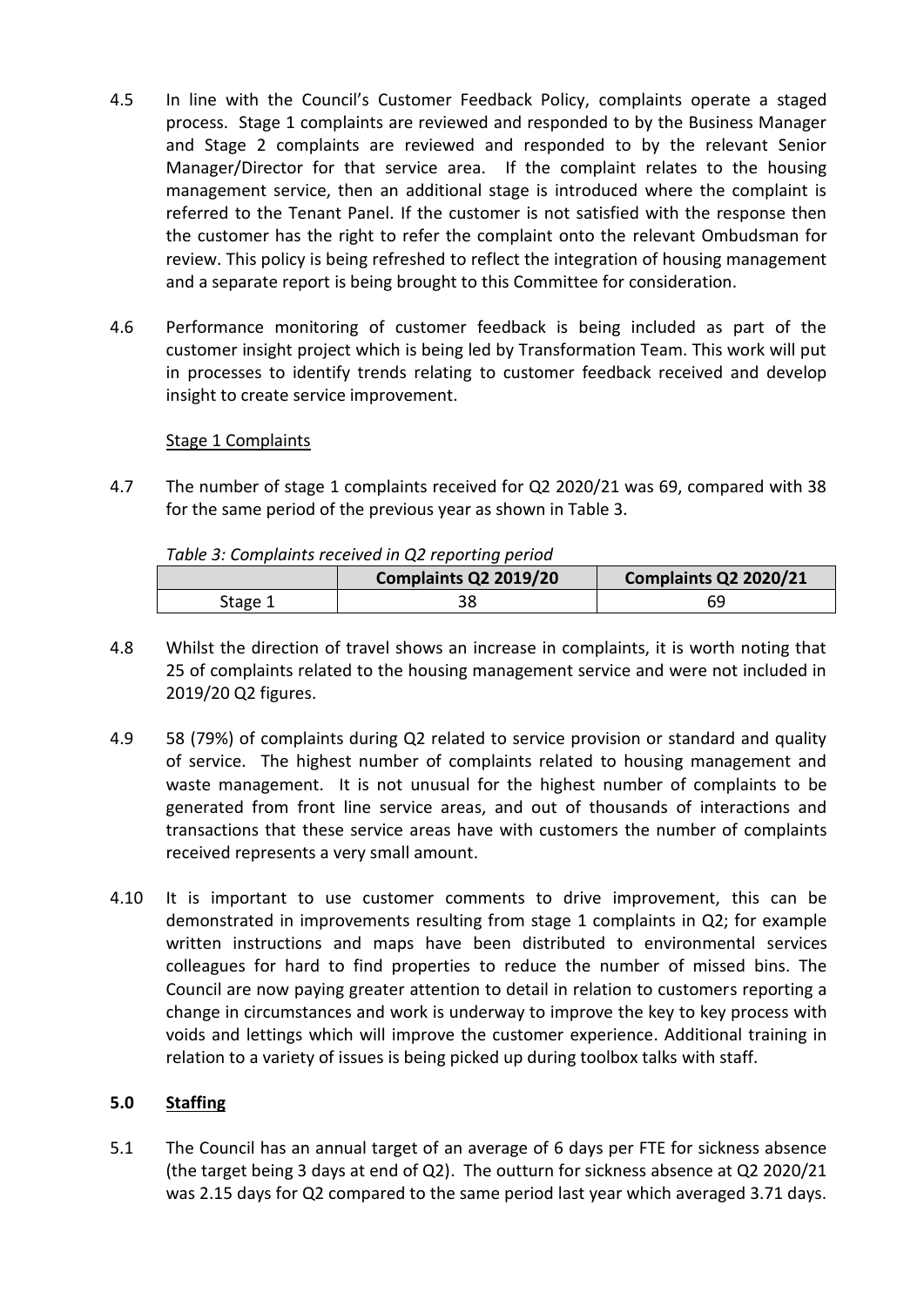Despite the additional strain on staff workload in relation to the Covid-19 pandemic, there has been good progress in demonstrating a decrease in sickness absence.

- 5.2 There have been a number of contributing factors which have seen a decrease in staff absence including staff wellbeing initiatives launched during Q2 and increased home working allowing staff to work from home when they may have reported in sick had they needed to attend the office. A reduced commute to the office has also seen many staff report a positive wellbeing impact, the work to assist the wellbeing of staff throughout this challenging time is extensive and continues.
- 5.3 The covid-19 pandemic cannot be ignored in relation to sickness absence and during Q2 2020/21 the staffing numbers relating to those testing positive/self-isolating are shown in Table 4. The current situation did not adversely affect service delivery during this period.

| <b>Staffing Absence</b>                                            | Q2 2020/21 |  |  |  |
|--------------------------------------------------------------------|------------|--|--|--|
| Number of staff tested positive for Covid-19 and could   1         |            |  |  |  |
| continue to work from home                                         |            |  |  |  |
| Number of staff tested positive for Covid-19 and could not   0     |            |  |  |  |
| work from home                                                     |            |  |  |  |
| Number of staff self-isolating and could continue to work from   8 |            |  |  |  |
| home                                                               |            |  |  |  |
| Number of staff self-isolating and could not work from home        | 8          |  |  |  |

*Table 4: Staffing Absence in Q2 reporting period*

# **6.0 Authorisations made under Regulation of Investigatory Powers Act**

- 6.1 The Regulation of Investigatory Powers Act 2000 (RIPA) governs the use of covert surveillance by public authorities. Local authorities are only permitted to carry out covert surveillance for the purposes of preventing or detecting crime, or preventing disorder and only where such action is necessary, proportionate, justified and compatible with human rights. Since 1 November 2012 local authorities have been required to obtain judicial approval prior to using covert surveillance. Additionally, since this date local authority use of directed surveillance under RIPA has been limited to the investigation of crimes which attract a six month or more custodial sentence, with the exception of offences relating to the underage sale of alcohol and tobacco.
- 6.2 Under the legislation it is the responsibility of the designated Senior Responsible Officer, which for the Council is the Director of Governance & Organisational Development, to ensure regular reports to Members on the Council's use of RIPA powers. The Council's usage of covert surveillance has always been low and it should be noted that there have been NO authorisations of covert surveillance by the Council for several years.
- 6.3 The last inspection of the Council's use of RIPA took place on 20 April 2016 by the Office of Surveillance Commissioner. We anticipated a "desktop"/ virtual inspection during October rather than a visit from a member of the inspectorate, and whilst a "desktop" inspection is not possible, a virtual inspection will take place on 30 November. The delay has been caused by Covid-19 pressures and restrictions.